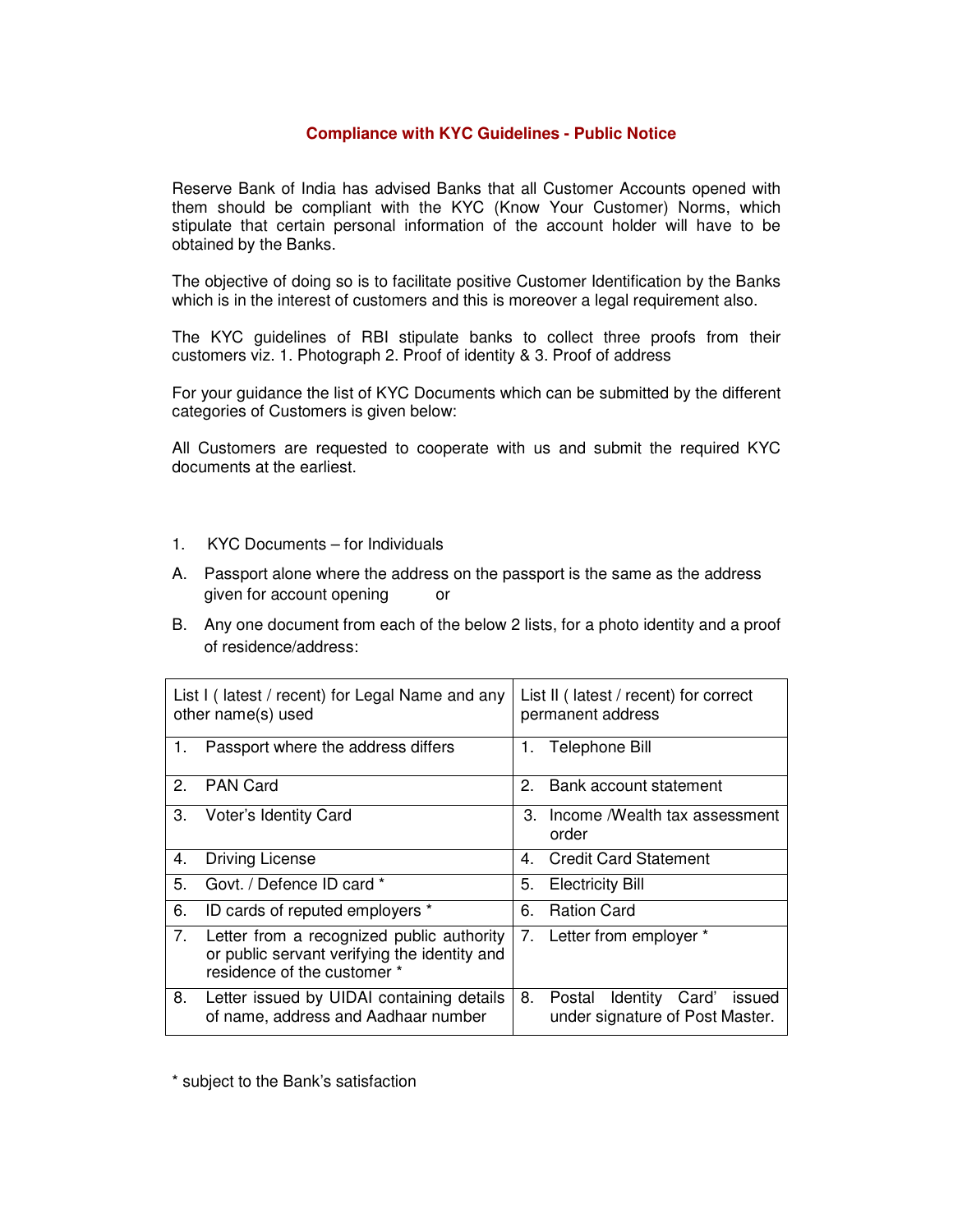| KYC Documents - for Legal Persons / Entities<br>2. |  |
|----------------------------------------------------|--|
|----------------------------------------------------|--|

| Features                                                           |      | Documents                                                                                                                                                                                                                                                                                                |  |  |  |  |  |
|--------------------------------------------------------------------|------|----------------------------------------------------------------------------------------------------------------------------------------------------------------------------------------------------------------------------------------------------------------------------------------------------------|--|--|--|--|--|
| <b>Accounts of Sole Proprietary Concerns:</b>                      |      |                                                                                                                                                                                                                                                                                                          |  |  |  |  |  |
| Legal Name<br>Address<br>Activity                                  |      | Certificate<br><i>i.</i> Registration<br>License<br>Any<br>$\sqrt{2}$<br>Registration/ licensing documents issued in the<br>name of Proprietary concern by Govt. / Govt<br>Depts.                                                                                                                        |  |  |  |  |  |
|                                                                    |      | ii. IEC (Import Export Code) issued to the<br>Proprietary concern by the office of the DGFT.                                                                                                                                                                                                             |  |  |  |  |  |
|                                                                    | Ш.   | Certificate / license issued by Local Authorities<br>under Shop and Establishment Act                                                                                                                                                                                                                    |  |  |  |  |  |
|                                                                    |      | iv. Sales / Income tax returns                                                                                                                                                                                                                                                                           |  |  |  |  |  |
|                                                                    |      | v. CST / VST certificate                                                                                                                                                                                                                                                                                 |  |  |  |  |  |
|                                                                    |      | vi. License issued by Registering Authority like<br>Certificate of Practice by Institute of Chartered<br>India,<br>Institute<br>Accountants<br>of<br>Cost<br>of<br>Accountants of India, Institute of Company<br>Secretaries of India, Indian Medical Council, Food<br>and Drug Control Authorities etc. |  |  |  |  |  |
|                                                                    |      | vii. The complete Income Tax return (not just the<br>acknowledgement) in the name of the sole<br>proprietor where the firm's income is reflected<br>duly authenticated / acknowledged by the Income<br>Tax Authorities.                                                                                  |  |  |  |  |  |
|                                                                    |      | viii. Utility bills such as electricity, water, and landline<br>telephone bills in the name of the proprietary<br>concern.                                                                                                                                                                               |  |  |  |  |  |
|                                                                    |      | Note: Any Two of the above documents, which are in<br>the name of the Proprietary Concern, would be<br>sufficient.                                                                                                                                                                                       |  |  |  |  |  |
| Accounts of partnership firms                                      |      |                                                                                                                                                                                                                                                                                                          |  |  |  |  |  |
| Legal name                                                         | i.   | Registration certificate, if registered                                                                                                                                                                                                                                                                  |  |  |  |  |  |
| <b>Address</b>                                                     | ii.  | Partnership deed                                                                                                                                                                                                                                                                                         |  |  |  |  |  |
| Name & address of all partners<br>Telephone Nos of firm & partners | iii. | KYC Documents for partners and Power of<br>Attorney Holders, as applicable to Individuals                                                                                                                                                                                                                |  |  |  |  |  |